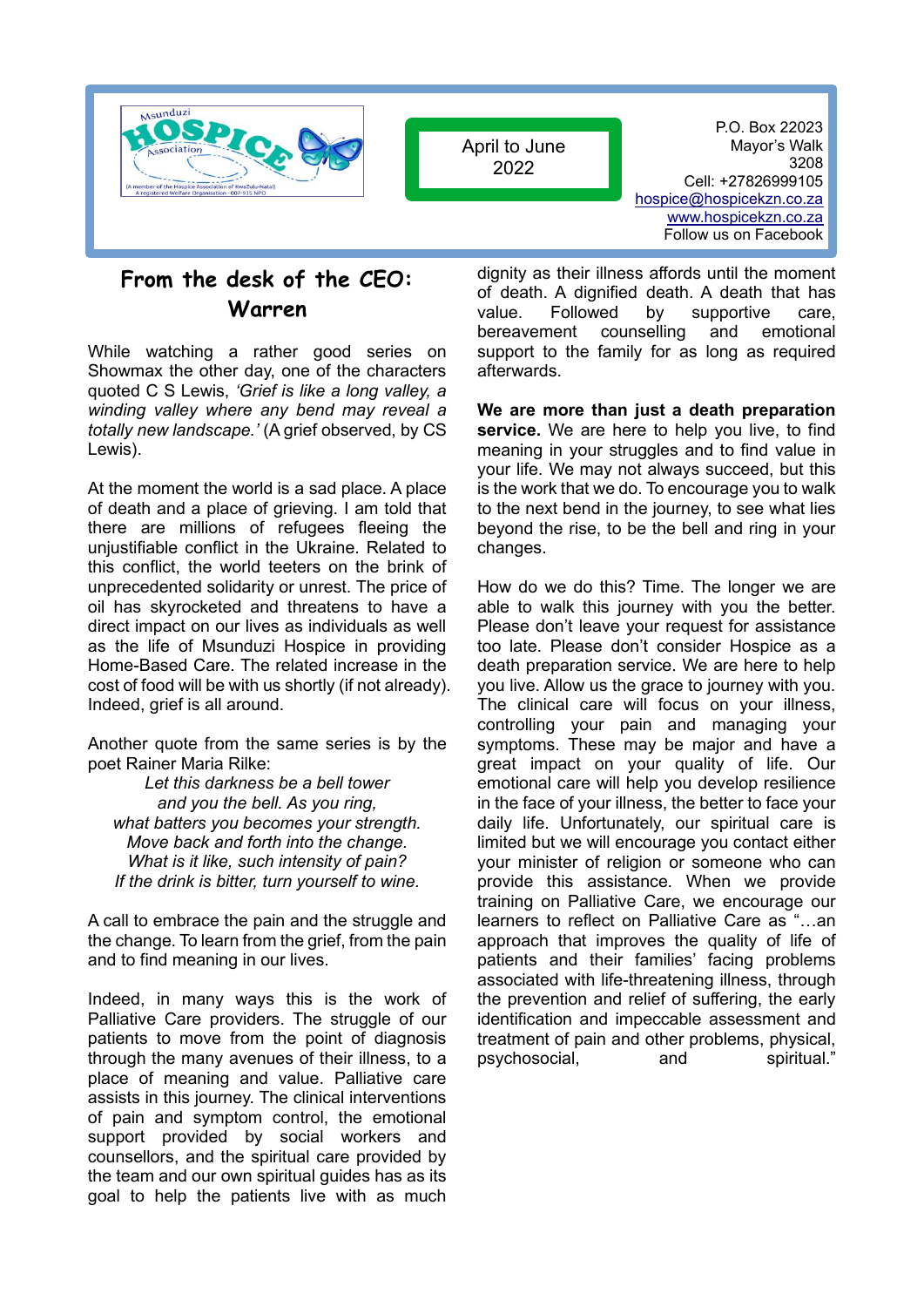

*Figure 1: Pieter speaks to Sr Brenda about his care.*

The main goal of Palliative Care is "to improve quality of life. Quality of life is about an individual's satisfaction with life - it looks at four areas of needs - physical, social, emotional (psychological) and spiritual (meaning). Quality of life changes as an individual's experience and expectations change."

*In this uncontainable night, be the mystery at the crossroads of your senses, the meaning discovered there. And if the world has ceased to hear you, say to the silent earth: I flow. To the rushing water, speak: I am.*

The poem by Rilke ends on a positive note. A note in which we speak our truth, our revelation, to the world, even if the world has 'ceased to hear you.' Allow Hospice to help you find your voice in your illness.

Warren Oxford-Huggett

# **Sheila, our Palliative Care Manager writes:**

The provision of high-quality care during the final days and hours of life is an important component of palliative care. However palliative care should be initiated much earlier, as it is appropriate long before the final phase.

I often receive calls from family members or concerned friends requesting care for a loved one who is requiring assistance with pain and symptom control. After a long discussion the awkward moment arrives when the caller says, "can you come in a different car and don't tell

the patient that you are from Hospice" we don't want them to know they have cancer, we don't want them to think they are dying, we don't want them to give up hope".

The goal of palliative care is patient comfort with the patient directing his/her care. Decisions should never be forced upon patients, including those of joining a palliative care programme. We endeavour to continue to educate the community around the stigma associated with Hospice care.

We cannot treat pain and physical symptoms without first establishing a safe and comfortable environment for the patient and family. Hence Msunduzi Hospice Association always requires the patient consent to commence care. The dying process takes *time*. Palliative care proves to be most effective when the care team has *time* to deliver it.

Unrelieved pain can cause or aggravate psychosocial problems as they are inter-related. These psychosocial problems cannot be treated well until the pain is relieved. The nurses need *time* to optimally manage pain and symptoms.

Pain may be aggravated by unrecognised or untreated psychosocial problems. Prescribed analgesia will not successfully relieve the patient's pain until the psychosocial problems are addressed. Social workers and memory workers will need *time* to work with patients and their families to bring them to a place of acceptance.

Many people still feel that contacting hospice is about giving up hope. However, the truth is that people facing a life-threatening illness often redefine their hopes. Where a patient hoped for a cure, they may now hope to die pain free. For each person hope looks different. At Msunduzi Hospice Association our hope for patients and families is to be able to spend quality *time* and maintain hope during the remaining last days.

Sheila de Maroussem (Palliative Care Manager)

## **A little bit about training**

Pam Van Rooyen recently attended our Home-Based Care course. She had the following to say.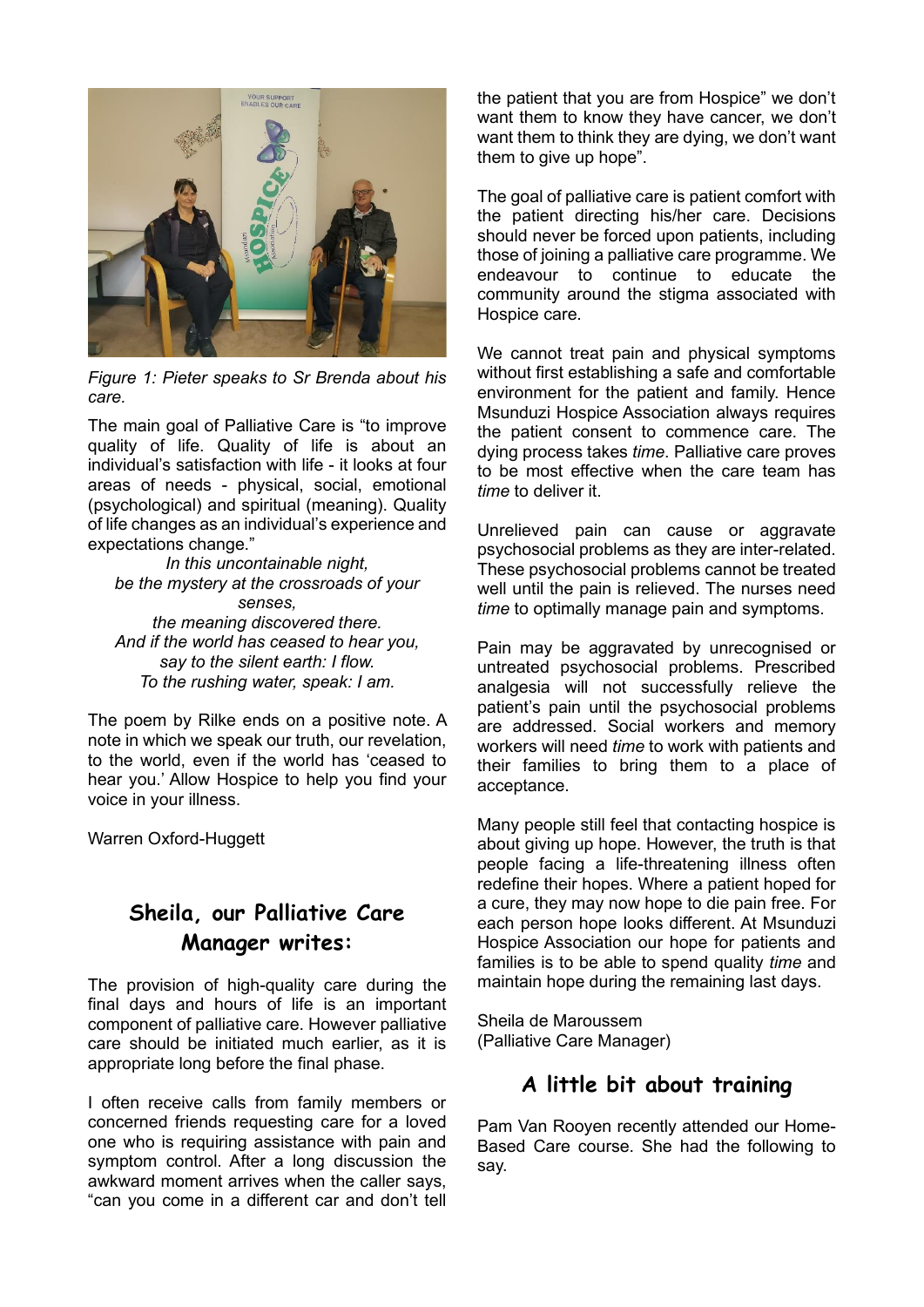

*Figure 2: Participants at one of our HBC courses*

"I would like to just share my thoughts on the Home-Based Care course I attended recently, run by the Msunduzi Hospice Association.

Our lecturer was Mama Winnie, as she became fondly known by us. A lady I became to admire greatly.

The course was conducted in English and in isiZulu, which helped everyone to understand what was been taught. We were taught many skills over the five days, both in theory and practically.

We also did a lot of group activity which I found very useful, as we exchanged different ideas. We also got to meet new people this way. Some who have now become friends. Mama Winnie taught and lectured us in a kind and safe environment. I would just like to add that as retired professional nurse, I certainly learnt a huge amount, on this course.

So, everyone out there wanting to do a Home-Based Care course, sign up for the next available course. You are never too old to learn new skills. Nor are you to old to refresh your skills.

Thank you, Msunduzi Hospice, for the running such a worthwhile course. Do not forget that you also get a certificate once you have completed the course. Such a bonus!"

Pam Van Rooyen (Volunteer at Hospice)

Please make inquiries as to the training available from Msunduzi Hospcie. You can speak to Sheila on 0607173949 or email her on [pcmanager@hospicekzn.co.za](mailto:pcmanager@hospicekzn.co.za)

## **Memory work: Ben and Letitia**

The Memory work programme at Hospice targets children under the age of 18 years whose loved ones are sick or have died as a result of a life threatening illness. As we have just passed the two year anniversary of the COVID pandemic (27.03.2020) we reflect on a time which was very disruptive for most organisations in the business of providing quality palliative care to children. The healing sessions which are held quarterly (during the school holidays) was discontinued during 2020. During 2021 only two of the groups were held (Easter and December).

The effect thereof filtered down to entire families who were already trying to adjust to the daily demands of the protocols implemented to safeguard our communities. However, the programme has made us realise the importance of children having a platform to voice their fears, feelings, to identify with other children and to just be children.

We are currently in the process of conducting our first healing session group on the  $29<sup>th</sup>$  and 30th of March 2022. We hope to have 16 children on each of the days where the PEPFAR deliverables (including information sharing on Gender Based Violence) and treatment adherence will be part of the programme. I would like to share a story of a child who has benefitted from the Memory work programme.

**A Memory work referral was made in February 2021, for Odette (7years) who resides with her grandmother in Snathing**. Odette has 1 sister and three brothers as well as an aunt and they all stay together. Odette was on HAART (Highly Aggressive Anti-Retroviral Treatment) and was very sick on referral. Both her parents are deceased, she does not have a birth certificate and therefore no child support grant can be accessed. The Care Team worked together to monitor the child's condition, support the family, and assisted with the application of a birth document.

Medication (ARV's), adherence to treatment and the importance of follow up visits to the Clinic were encouraged by the nurse. The Memory worker educated the child on the "hand of safety" good morning and good night medication and the importance thereof. The social worker facilitated the birth document application. The child also could not attend